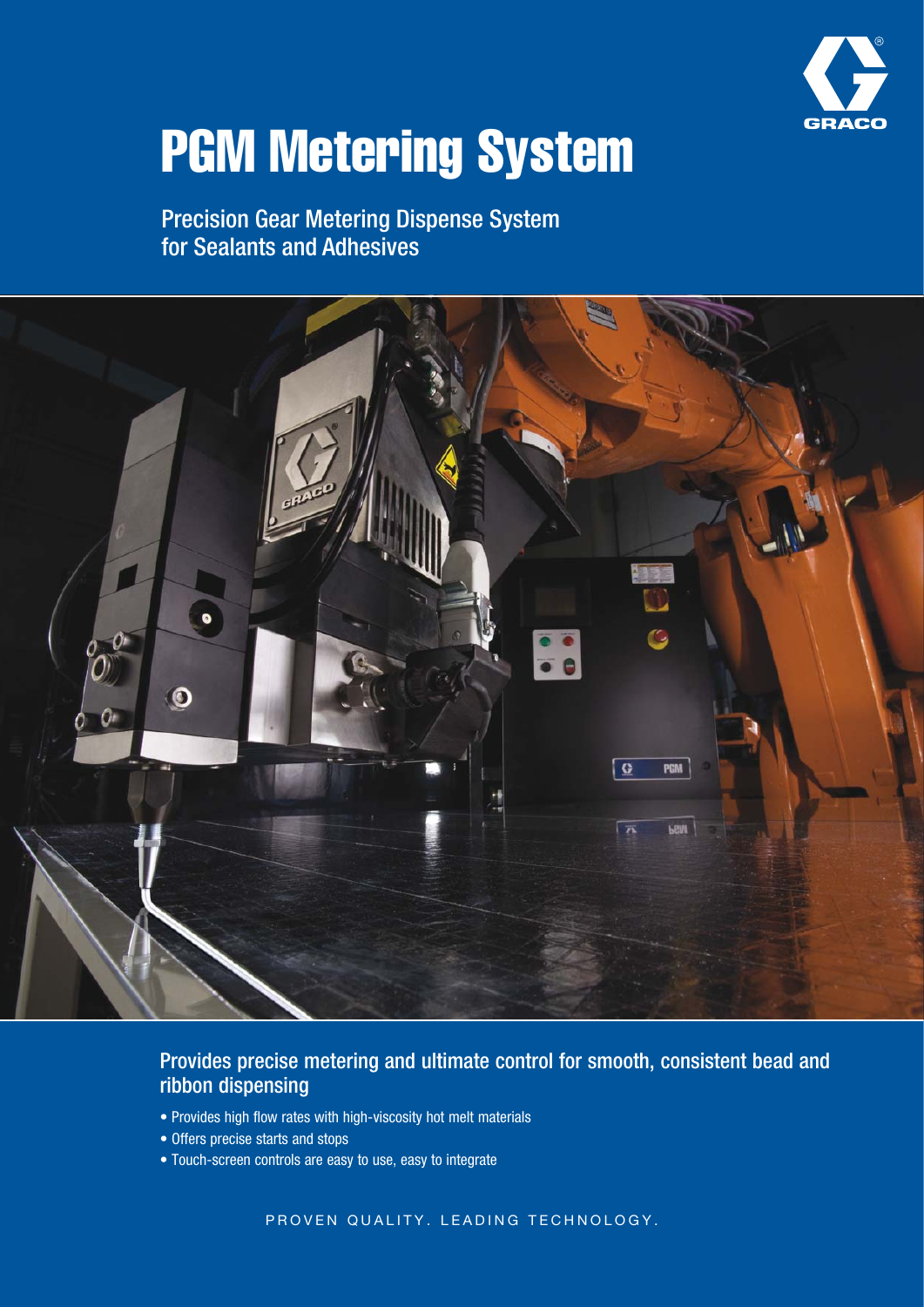## Graco PGM Metering System

Boost productivity with superior bead control and high flow rates

## **The rules have changed**

The Graco PGM Metering System™ provides precise metering and ultimate control for delivering smooth, consistent bead dispense. Precision dispense combined with high flow rates – even with high viscosity materials – means you can dramatically improve production rates and ROI within your operation.

#### **Bead control saves material costs**

Gear meters are used to control bead dispense where application control is most critical. The PGM offers precise starting and stopping, minimizing "stringers" and "snakeheads." Precision dispense means less wasted material and savings on material costs. It also means less scrap and fewer wasted parts.

#### **Machine-mountable design assures precise dispense control**

The PGM can be mounted at the point of dispense for an extremely accurate dispense.

#### **High flow rates improve your production capacity**

With the higher flow rates of the Graco PGM, you can achieve greater productivity in your manufacturing process.

#### **Materials**

- Ambient, warm melt and hot melt materials to 204°C (400°F)
- Low to high-viscosity materials
- Unlimited volume

#### **Applications Solar panel manufacturing:**

- Polyisobutylene (PIB) perimeter seal
- Dessicated butyl
- Silicone secondary seal

#### **Automotive manufacturing:**

- Urethane windshield sealants
- Robotized front and rear windows sealing line
- Headliner assembly

#### **Window and door manufacturing:**

• Insulated glass

#### **General assembly:**

- Any process requiring a precise bead or ribbon profile
- Appliances
- **Filters**
- Electronics
- Small engine gaskets



**Gear metering technology**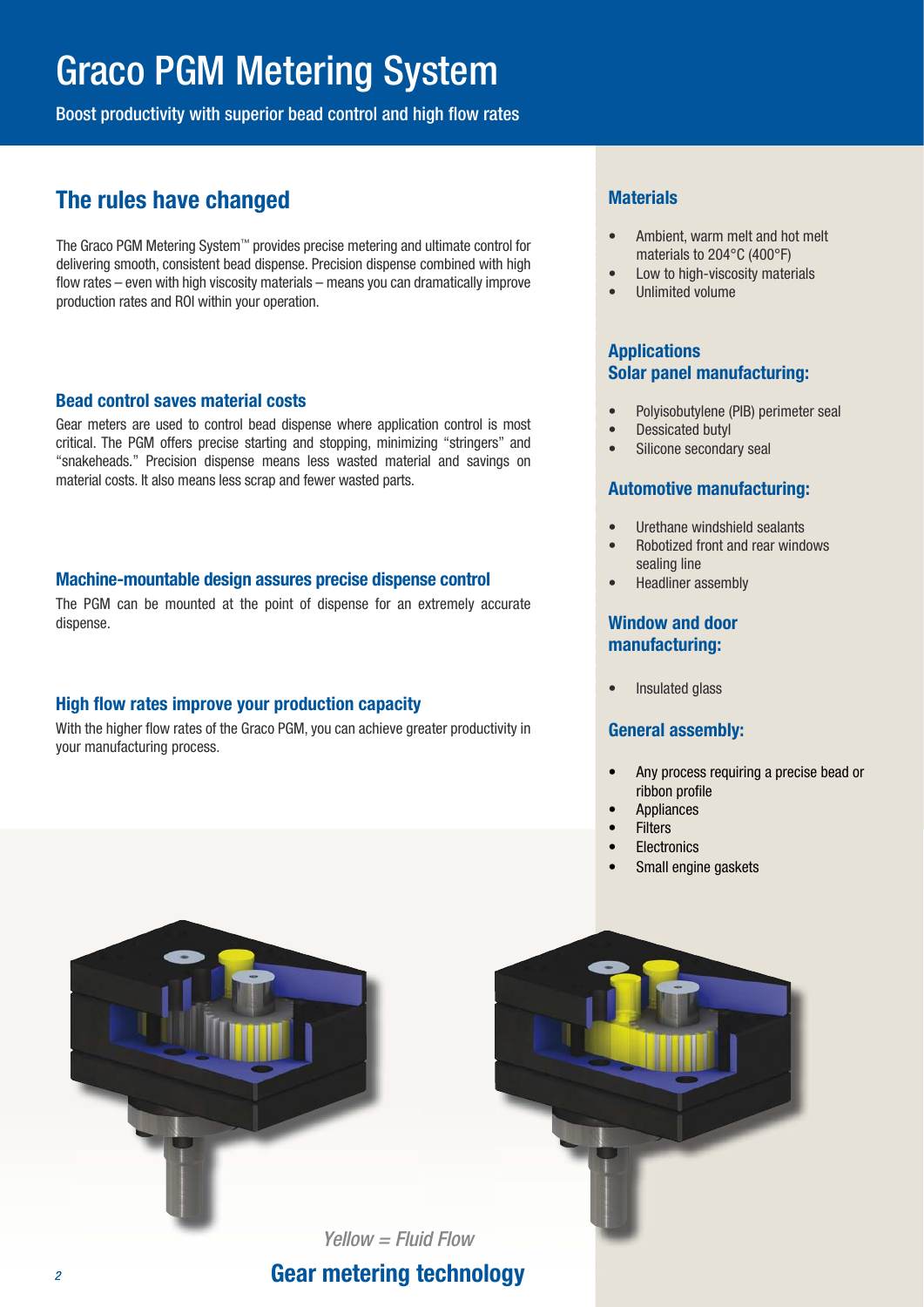

Compact, fixed or machine-mountable design

Positive displacement gear pump technology provides superior, consistent bead and ribbon profile quality

#### Delivers clean starts and stops for less material waste

- 1. Communication from the command center provides precise control for the servo drive.
- 2. Material enters the manifold vertically, allowing the gearhead to rotate during a dispense
- 3. Robust power and sensor connections create a reliable system

#### **Operator-friendly touch-screen controls**

- Easy-to-use controls reduce training time
- Integrated self-diagnostics and serviceable design make service quick and easy
- Easy to integrate the system into your plant
- Controls and monitors dispense

3

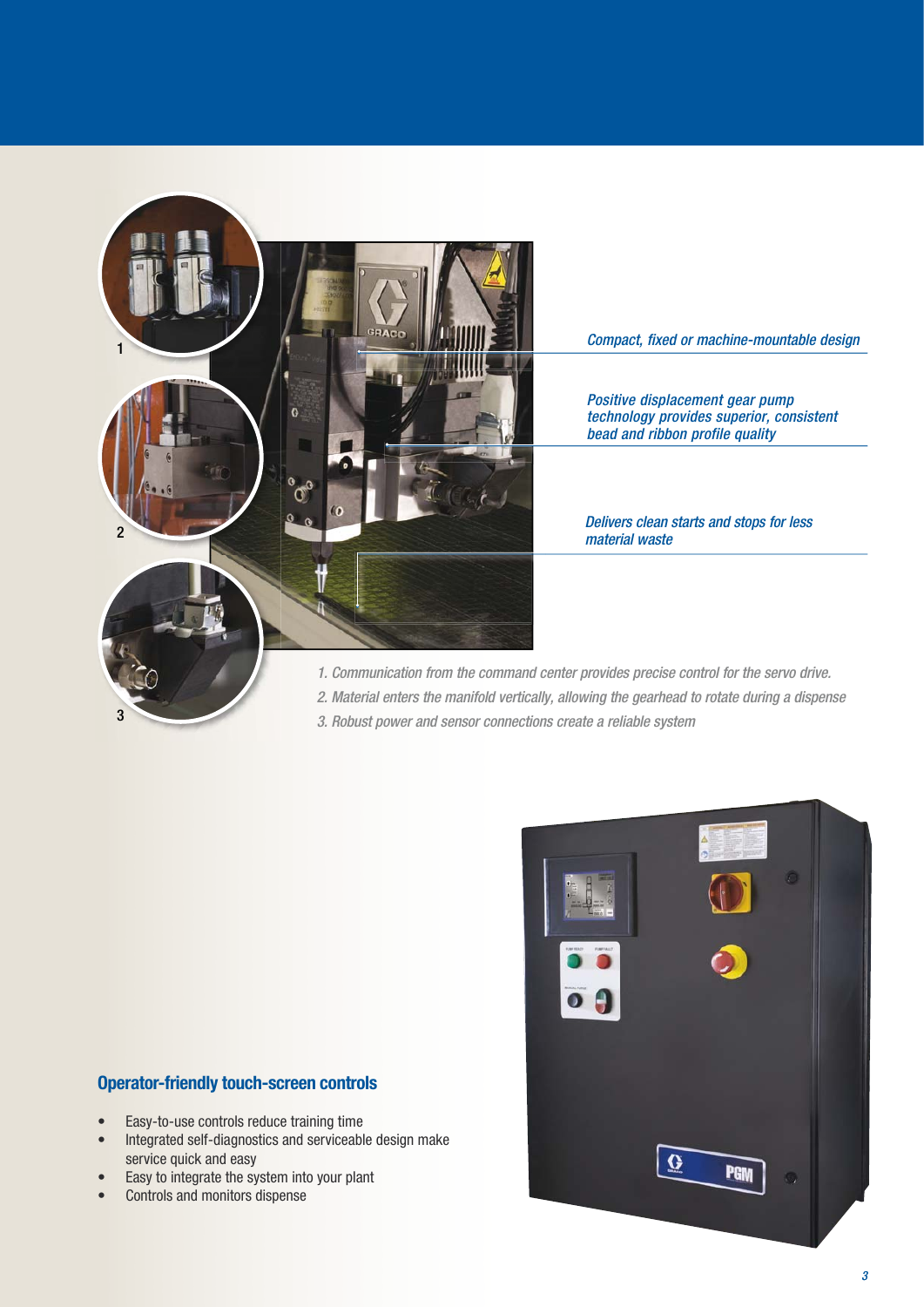## Technical Specifications

Everything you need to make an informed decision

## Selection Matrix



#### Flow rates\*

| <b>Fluid filtration</b>     |                                                     |                                                                   |  |  |  |
|-----------------------------|-----------------------------------------------------|-------------------------------------------------------------------|--|--|--|
| Weight                      |                                                     |                                                                   |  |  |  |
|                             |                                                     |                                                                   |  |  |  |
|                             |                                                     |                                                                   |  |  |  |
|                             |                                                     |                                                                   |  |  |  |
| <b>Wetted parts</b>         |                                                     | Stainless steel, tool steel, aluminum,                            |  |  |  |
|                             |                                                     | chrome, carbide, acetal plastic, PTFE, chemical resistant O-rings |  |  |  |
|                             |                                                     |                                                                   |  |  |  |
|                             |                                                     |                                                                   |  |  |  |
| Operating temperature range |                                                     |                                                                   |  |  |  |
|                             |                                                     |                                                                   |  |  |  |
|                             |                                                     |                                                                   |  |  |  |
| <b>Dimensions</b>           |                                                     |                                                                   |  |  |  |
|                             |                                                     |                                                                   |  |  |  |
|                             |                                                     |                                                                   |  |  |  |
|                             | * Flow rates and viscosities are general estimates. |                                                                   |  |  |  |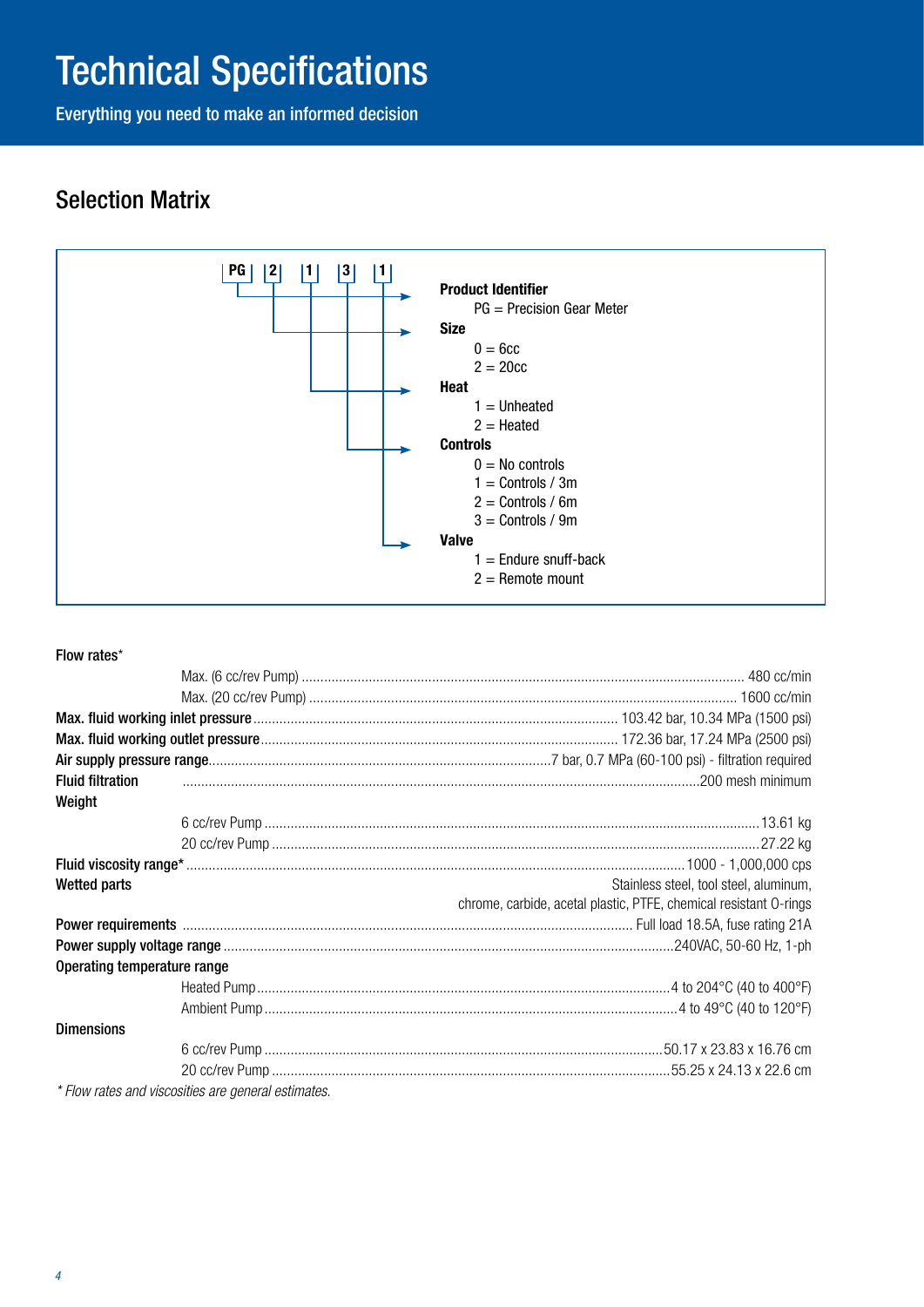## Ordering Information

Everything you need to make an informed decision

#### Remote Dispense Valves

#### Fixed Dispense Valves

244907................................................ Endure Valve

#### Parts and Accessories

| <b>HOSES</b><br>*indicates PTFE hose, all others Buna-N |                                      |                     |                      |                         |                                   |                   |         |  |
|---------------------------------------------------------|--------------------------------------|---------------------|----------------------|-------------------------|-----------------------------------|-------------------|---------|--|
|                                                         | <b>HOT MELT</b>                      |                     |                      |                         |                                   | <b>AMBIENT</b>    |         |  |
| Hose length                                             |                                      | $-8$<br>3/4"-16 JIC | $-10$<br>7/8"-14 JIC | $-12$<br>1-1/16"-12 JIC | $-16$<br>1-5/16"-12 JIC           | 3/8"              | $1/2$ " |  |
|                                                         | 6 ft                                 | None                | 115875               | None                    | 115884                            | 109163            | 626723  |  |
|                                                         | 10 <sub>ft</sub>                     | 115873              | 115876               | 115880                  | 115885                            | 117821            | 215441  |  |
|                                                         | 15 <sub>ft</sub>                     | None                | None                 | None                    | None                              | 109165<br>685602* | 511381* |  |
|                                                         | <b>FITTINGS</b><br>*indicates swivel |                     |                      |                         |                                   |                   |         |  |
| <b>PGM</b> Inlet<br>$(-16$ SAE)                         |                                      | None                | None                 | 124238                  | 124239<br>124243+<br>124236 (90°) | None              | None    |  |
| <b>PGM Outlet</b><br>$(3/4"$ npt)                       |                                      | 124286              | C20595               | 15M863                  | 107127                            | 124290+           | 124289+ |  |
| Dispense Valve<br>Inlet                                 |                                      | 124287              | C20768               | 107052                  | 124288                            | 158256+           | 190451+ |  |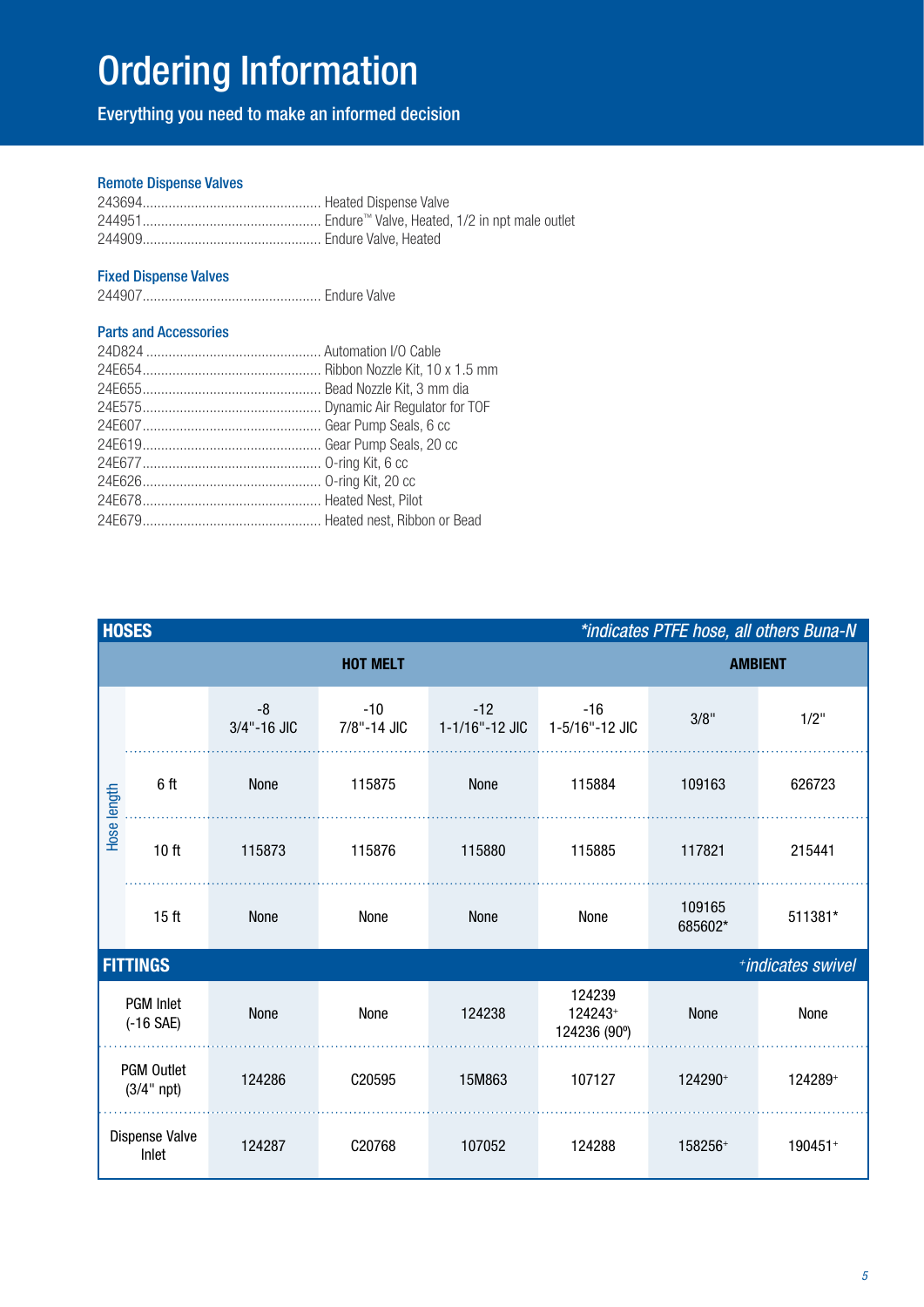## WARM MELT

### Precision Temperature Control

Designed specifically for warm melt materials and temperature conditioning applications, Graco Warm Melt Supply Systems deliver superior heat control and performance in a reliable, easy-to-use, easy-to-maintain package. Instead of investing in a custom solution or equipment meant for other applications, Graco Warm Melt Supply Systems offer performance and flexibility at a reasonable price.

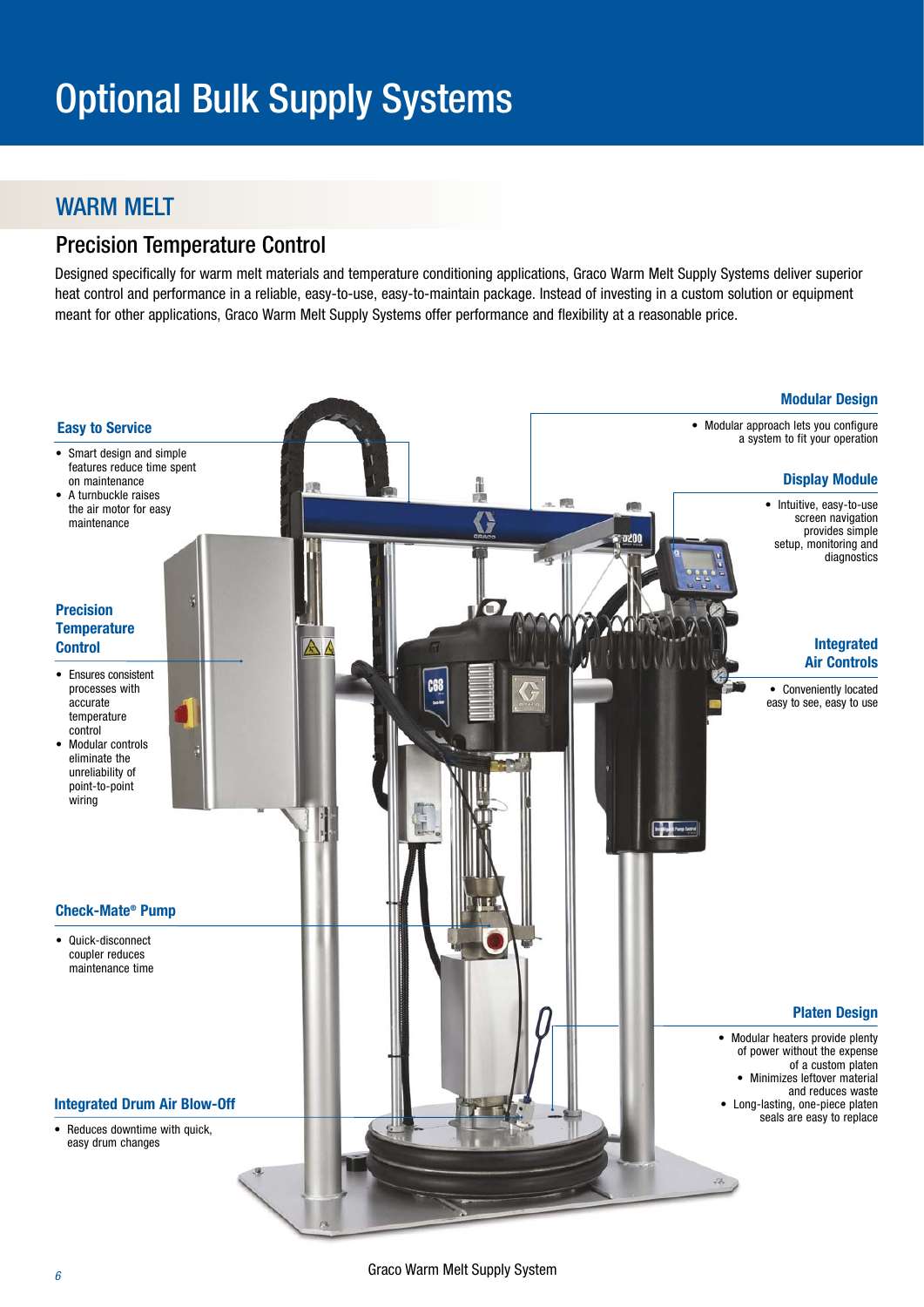## HOT MELT

## A highly advanced technology on the market

Therm-O-Flow solutions are amongst the best performing industrial bulk melt systems on the market. Therm-O-Flow's advanced temperature control virtually eliminates overshoot of temperature, resulting in better adhesive quality and reduced rework due to damaged material. Graco offers a complete line of Therm-O-Flow bulk melt systems – each configured to fit your specific application.





#### Therm-O-Flow 200

- The ultimate hot melt bulk system
- Six to eight zones standard, up to 12 heat zones with an optional four-zone expansion box
- Main unit easily integrated with a second Therm-O-Flow 200 or Therm-O-Flow 20 for tandem operation



#### Therm-O-Flow 20/NXT

- Perfect for 20 I applications where high performance is still needed
- Double the power for high melt rate needs
- Allows accurate temperature control of six zones (standard). Up to 10 heat zones with an optional four-zone expansion box
- Main unit easily integrated with a second Therm-O-Flow 200 or Therm-O-Flow 20 for tandem operation